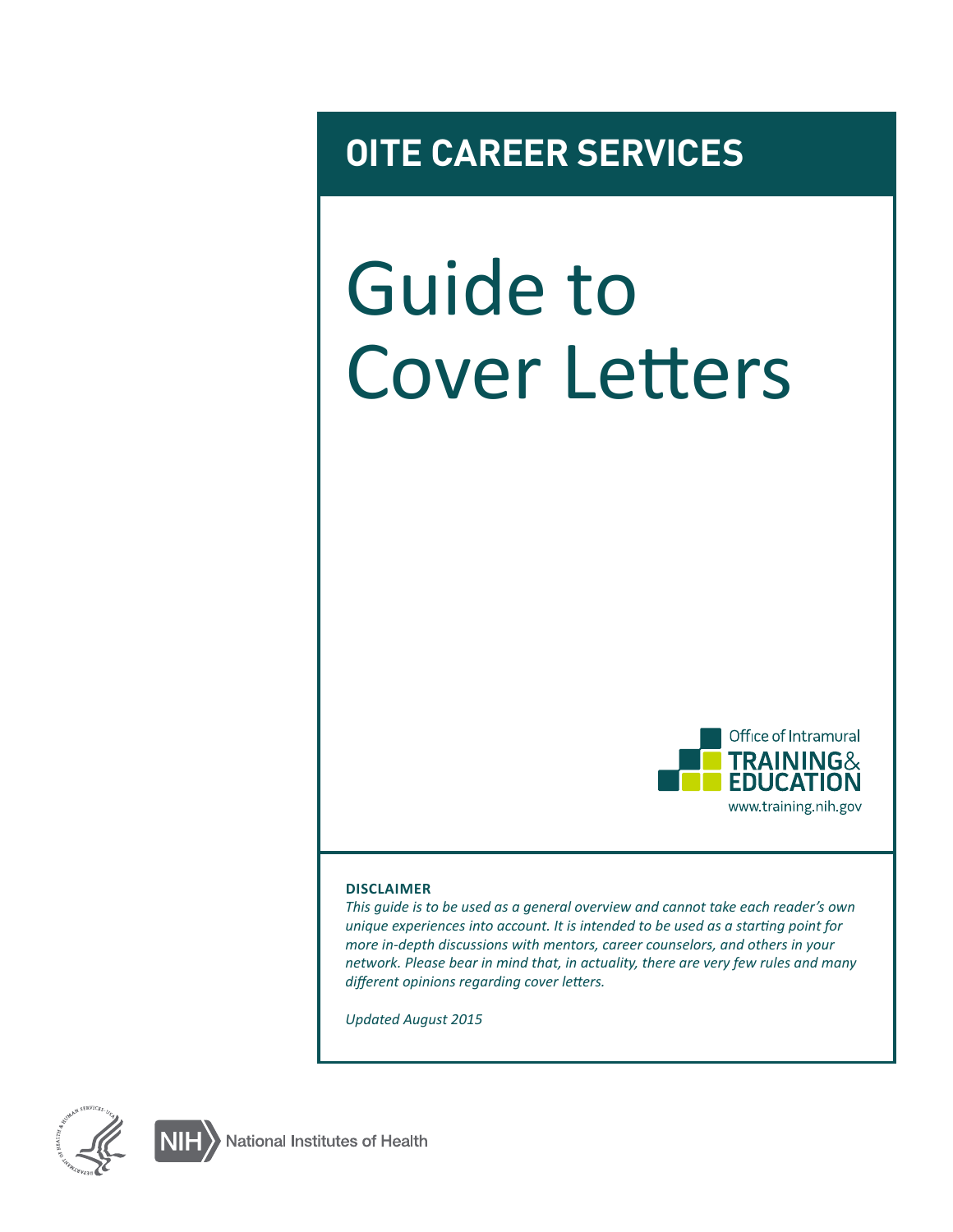## **Overview**

#### **Purpose**

Your cover letter is often the first document an employer sees. It serves not only as an introduction to your résumé or CV but to you and your writing style. Take advantage of this opportunity to expand upon your qualifications. A cover letter also allows you to:

- » Elaborate on important experiences/skills and relate them to job requirements.
- » Explain your experiences through anecdotes that work in conjunction with the information provided on your résumé/CV.
- » Highlight the fact that you took the time to tailor your job application.
- » Provide a sample of your written communication skills.
- » Demonstrate your fit with the organization.

#### **Length**

- » No longer than one page! There is some flexibility with this rule when applying in academia.
- » 3-4 paragraphs

#### **Format**

Should be kept in business letter format (See next page for a sample of business letter format)

#### **Use**

A cover letter should always be sent with your résumé or CV, unless the position explicitly states otherwise.

### **Tips**

#### **PERSONALIZE**

Do your best research to find out who you should address your cover letter to if it is not listed in the position description. Utilize your networks or call HR to find out to whom your letter should be addressed. Try not to default to "To Whom it May Concern" or "Dear Sir/ Madam."

#### **PROOFREAD**

A poorly written or error-laden letter will quickly get you eliminated from the employer's list of potential candidates. Take time to review your letter and have it read by a second set of eyes.

**Avoid** beginning every sentence or paragraph with the word "I."

**Demonstrate** enthusiasm for the role and show you have done research about the position and organization.

#### **EMAIL ETIQUETTE**

Most of the time, cover letters are emailed instead of sent in a hard copy version. When emailing a cover letter and a résumé, you have two options:

1. Write a brief but professional message basically stating to see your attached résumé and cover letter for their review.

2. Attach your résumé and copy your cover letter (in a basic font with formatting removed) into the body of the email. In this option, there is no need to keep the letter in business letter format and you can delete the address and date.

*\*Note:* When emailing your cover letter, while it is a nice added touch, you aren't generally expected to include a hand written signature scanned in.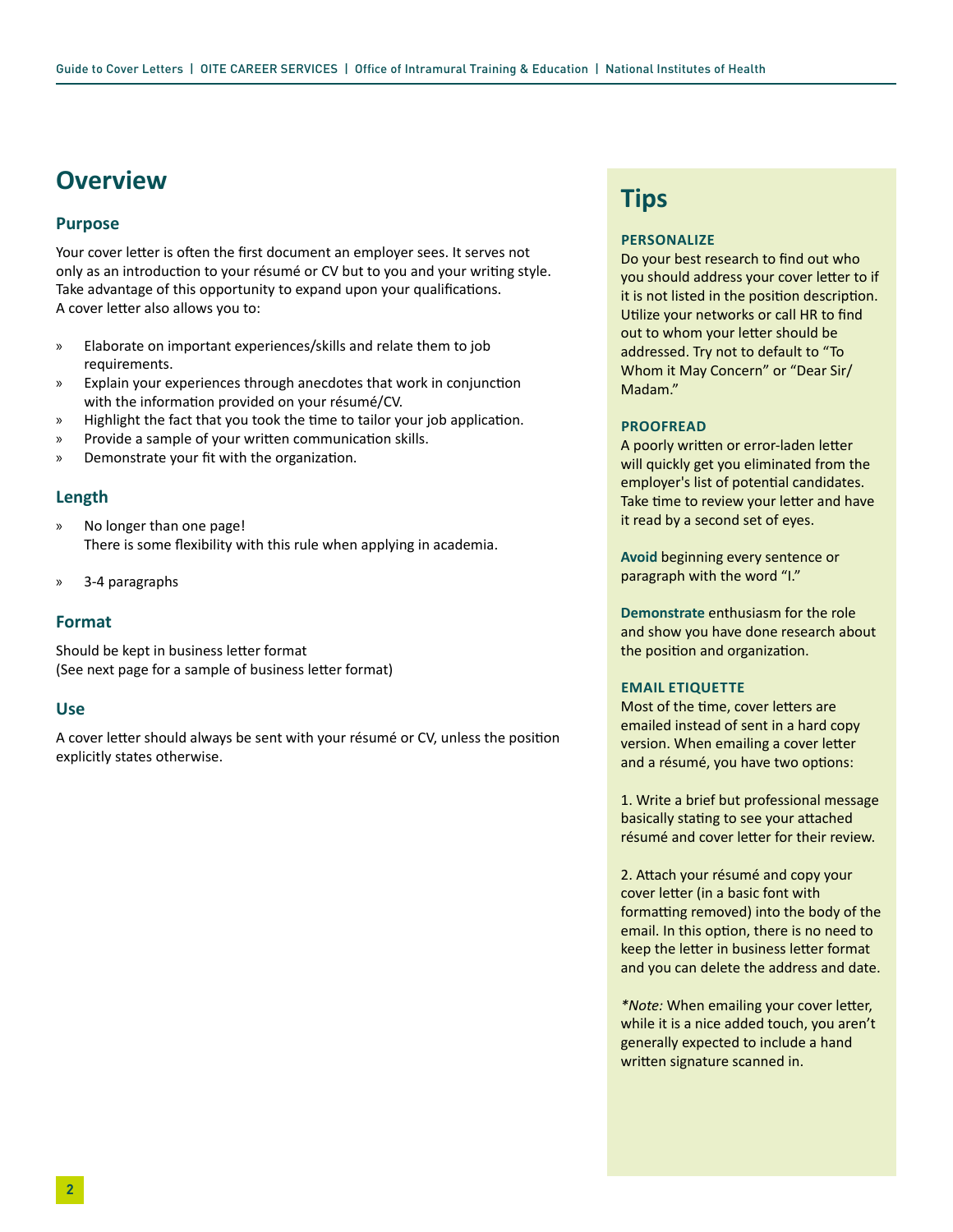## **Format**

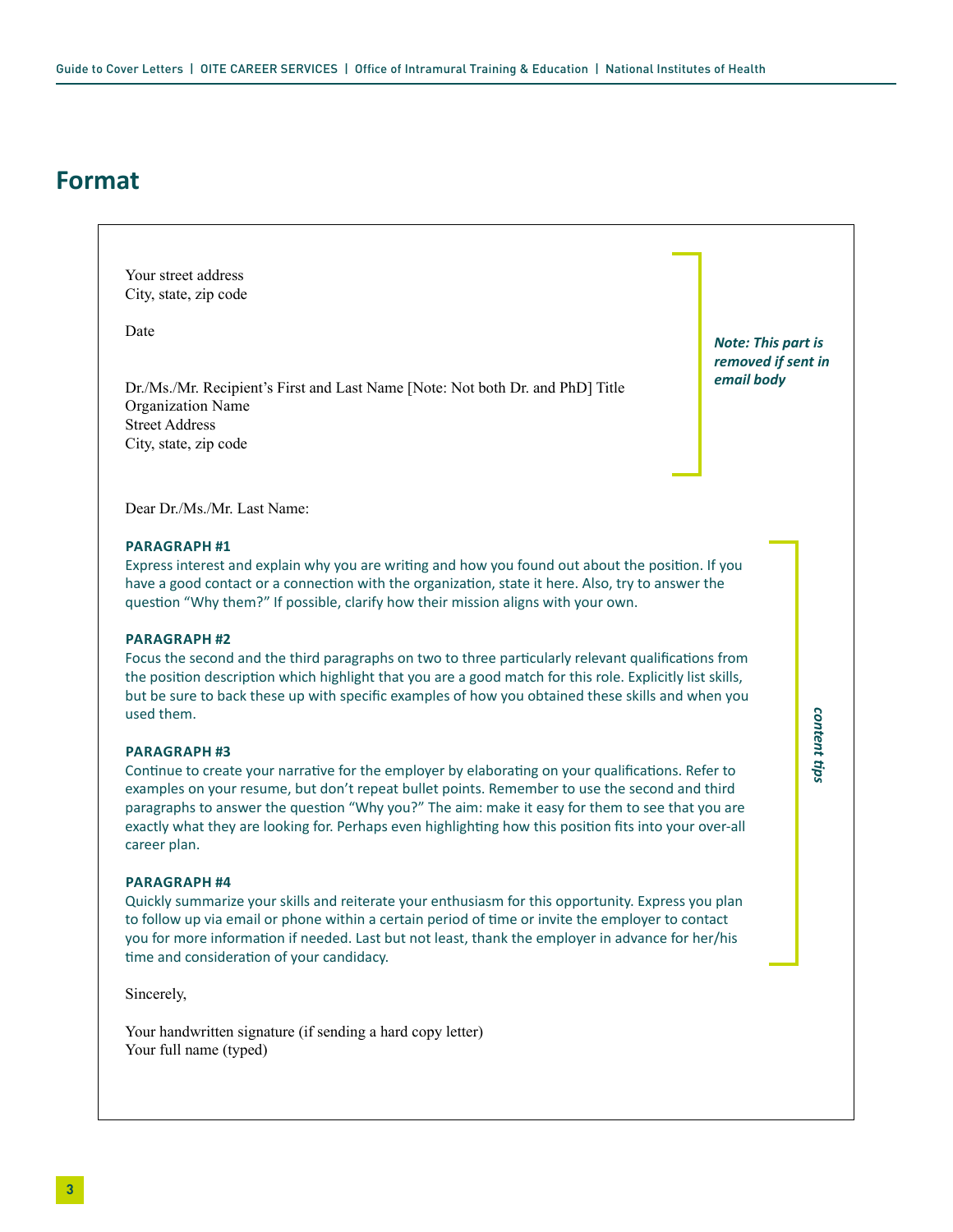## **COVER LETTER SAMPLE 1: Graduate Student Applying to Industry Position**

123 First Street Alexandria, VA 20000

June 24, 2014

Dr. C.K. Louis Deputy Director Research Agency Anytown, USA 00001

Dear Dr. Louis:

I am writing to express my interest in the XXX position within the Research Agency Division at XXX (Position ID: 123456) as advertised on your company's human resources website. My former colleague, Dr. Blank, Researcher at XXX, brought this job posting to my attention. This is an exciting opportunity to utilize my unique skill set in order to support XXX's mission of providing innovative approaches to biomedical research.

My analytical skills have been honed during my doctoral training where I have been able to design and conduct original research in the field of x. Independently, I developed protocols which detailed the use of a variety of data collection instruments including a, b and c. Through this experience, I also had the opportunity to collaborate with other multi-disciplinary investigators from different institutes. By successfully liaising with other scientists, I was able to discover a novel approach to x. This ultimately resulted in a featured publication in X.

In addition to my research and communication skills, I have sought opportunities to develop my leadership skills. This was evident during my time as a graduate student where I served as the Chair of the Graduate Student Research Committee. I focused on many projects during my tenure as Chair; the most notable being the implementation of a new graduate student policy and an inaugural mentoring event. This position strengthened my project management skills and my ability to facilitate coordination not only of programs but also of people. During the mentoring event, I was able to work with six undergraduate students, teaching them a variety of lab techniques. The satisfaction I gained from teaching and mentoring was immense. It is why I have continued to seek mentoring opportunities during my postdoc; currently, I am mentoring three postbacs.

I would welcome the opportunity to expand upon my qualifications in an interview. I feel my combined research, leadership, and written communication skills would make me an excellent match for this role. Thank you in advance for your time and consideration. Please feel free to contact me at email@email.com or (123) 456-7890 if you need additional information.

Sincerely, Pat Rylee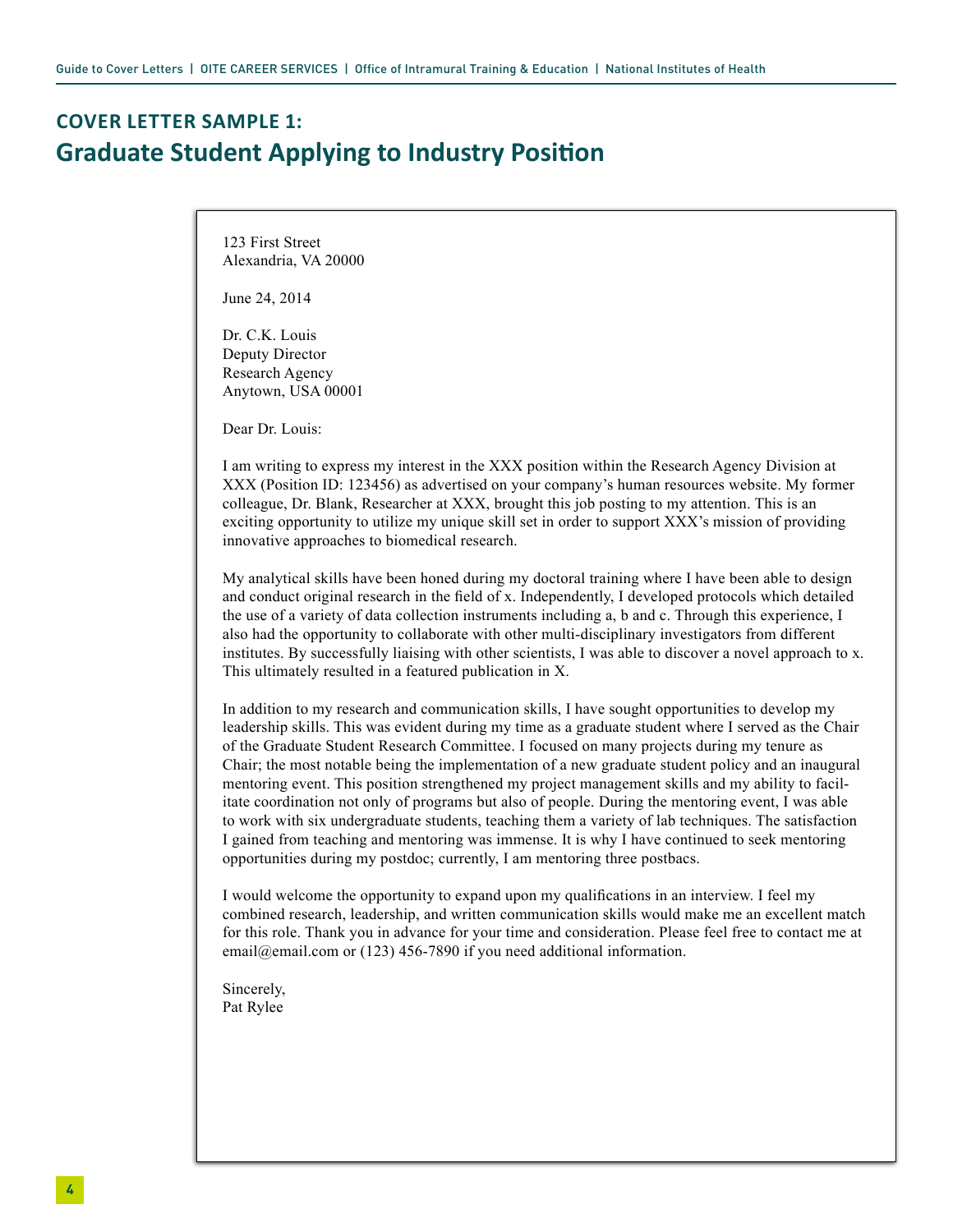## **COVER LETTER SAMPLE 2: Postdoc Applying to Non-Bench Position**

123 First Street Alexandria, VA 20000

June 24, 2014

Dr. Sherryl Rockefeller Program Director Education Nonprofit Anytown, USA 00001

Dear Dr. Rockefeller:

I was very excited to see the job announcement for the Program Manager at XXX Education. I learned of this opportunity from conversations at National Postdoc Association meetings. I am interested in combining my passion for science and my experience in event planning. I feel that this job offers a tremendous opportunity to make a proactive contribution to the education and career development issues concerning young scientists.

Your position advertised on the XXX web site is an excellent fit with my qualifications and experience. My background includes a successful science career and a commitment to the organization of events to educate and inform my colleagues. By coordinating a variety of programs in the past I have obtained the skills to design, develop, and execute programs for career advancement. As a graduate student I organized a career forum that included speakers from industry, AAAS science policy fellows, scientific journalists and more. I have successfully developed, coordinated, and marketed more than ten events for the Biochemistry Department at XXX University.

At XXX Center, where I am currently employed as a postdoc, I have developed my communication skills in a variety of ways. Firstly, by establishing a Central Postdoctoral Association to provide a voice and resource to postdocs at my institution. Spearheading this association helped hone my communication skills as I built relationships with the Center's administration. On top of my communication skills, I also have strong presentation skills that would be necessary in this Program Manager role. I have experience presenting program material on various topics to large audiences. Scientifically, I won a competitive award for a poster presented at the 2014 FASEB meeting. This award was based on my communication skills and my enthusiasm for the science I was presenting.

I know that my experience could enhance the team at XXX and hope that you will seriously consider me for this position as a Program Manager. My salary requirements would be between \$XX,000- \$XX,000\*. This would be dependent on the benefits package offered; the numbers of hours required beyond the traditional work-week; and the opportunity to negotiate for future pay increases based on performance and experience in the position. I will contact you shortly to confirm that my resume was received and discuss the possibility of a meeting face-to-face.

Best regards, Andy Wallace

*\* Typically, you would not include your desired salary range; however, this position specifically requested salary requirements.*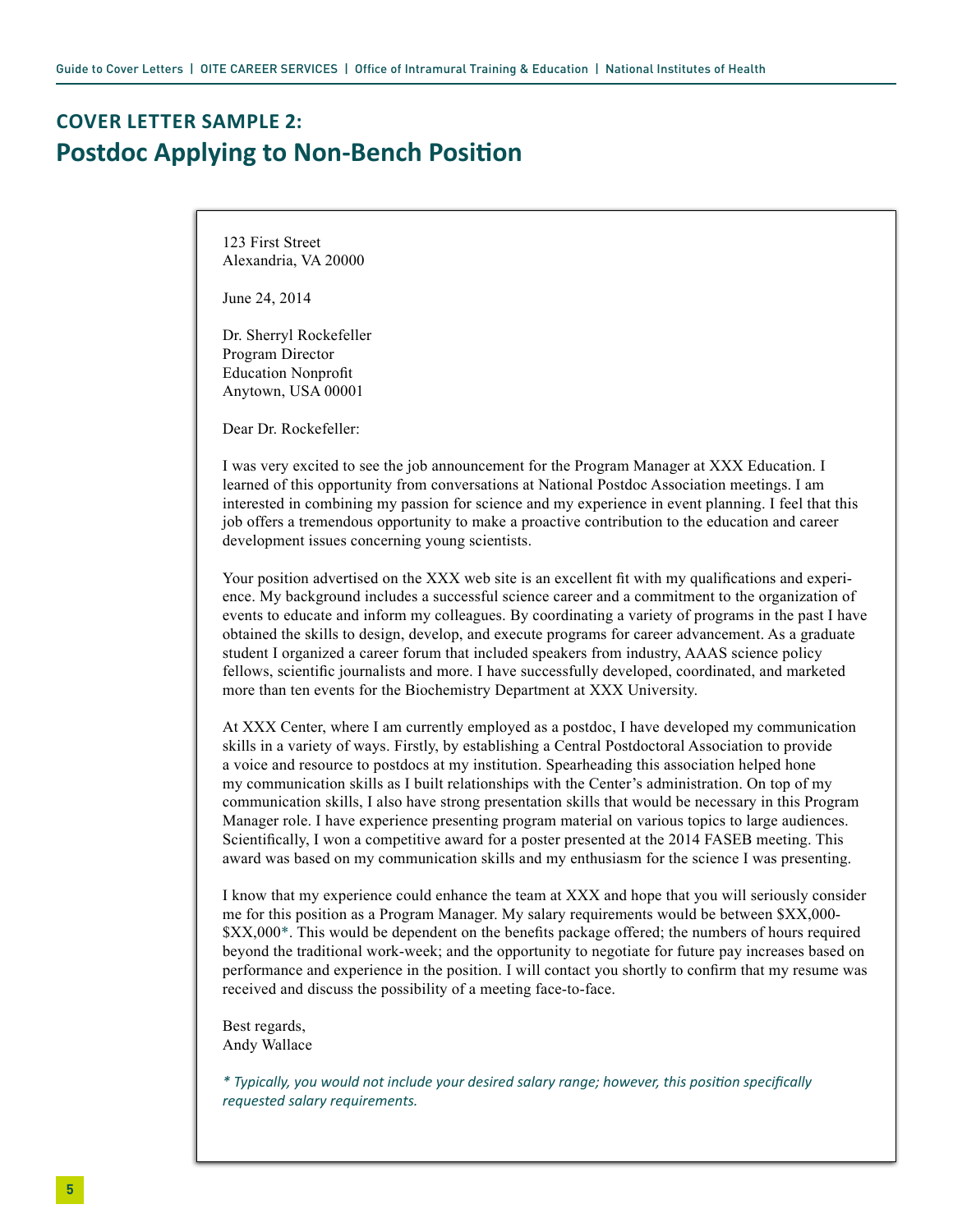## **COVER LETTER SAMPLE 3: Postdoc Applying to Faculty Position with a Focus on Teaching**

March 1, 2015

Faculty Search Committee XXX College of Arts and Sciences Division of Math, Science and Technology X University 1234 College Lane Anywhere, MD 12345

Dear Search Committee Members:

I am pleased to respond to the posting for the Faculty of Biology position in the XXX College of Arts and Sciences at X University. I am currently a postdoctoral fellow at the National Cancer Institute and will serve as an Adjunct Professor for the undergraduate microbiology course at X College in the spring semester. I received my Ph.D. in Microbiology and Immunology from the University of XX and have experience with teaching and mentoring elementary-through graduate-level students from diverse backgrounds. The courses I am interested in teaching include but are not limited to: microbiology, general biology, genetics, immunology, anatomy and physiology for both majors and non-majors.

Throughout my career, I have been fortunate to be able to combine my passion for science with my love of teaching. During graduate school, I taught an undergraduate microbiology laboratory course for three semesters. The format of the class allowed me to integrate different learning techniques including active, collaborative, and problem-based approaches. By teaching the same course several times, I realized that each group of students was unique, and therefore, I needed to adapt my teaching style to fit their style of learning.

During my postdoctoral training, I have sought opportunities to gain teaching experience via attending teaching workshops, mentoring a high school student in my laboratory, participating in elementary outreach programs, and teaching a course at a local college. These experiences have been rewarding and have strengthened my desire to pursue a career in academia. As a researcher, I do a lot of reading to keep up to date with the literature in my field. I design experiments for both myself and my student and am constantly learning new computer programs to run equipment needed for experiments. I plan to take these practices into the field of teaching by staying current with the latest teaching methods, designing experiments for laboratory courses and learning the latest technologies that aid in class interaction and active learning.

My overall research interests have been focused on ABC and the regulation of XYZ factors. My graduate school research contributed to the understating of XXX. As a postdoctoral fellow, I am conducting research on the role of the stringent response in the pathogenesis of ABC, an infection that can lead to cancer. In the future, I would like to combine my graduate and postdoctoral research and study the role of the stringent response in YYY pathogenesis. Specifically, I would like to focus on XXX, all of which have been shown to play a role in the pathogenesis of several species of bacteria, but have not been characterized. I have access to XXX and my research could be done at X University and would be very well-suited for undergraduate researchers.

I hope to be a professor at X University so that I can share my personal and professional experiences with students and help them achieve their academic and career goals, as so many mentors and teachers have done for me. In addition, I feel that being an active member in the college community is important. Participating in faculty meetings, serving on committees, inviting guest speakers, etc. are all ways I would like to make a contribution to the growth of the College of Arts and Sciences, Department of Math, Science and Technology at X University.

I would welcome the opportunity to expand upon my qualifications in person. Thank you in advance for your consideration.

Sincerely, Name, Ph.D.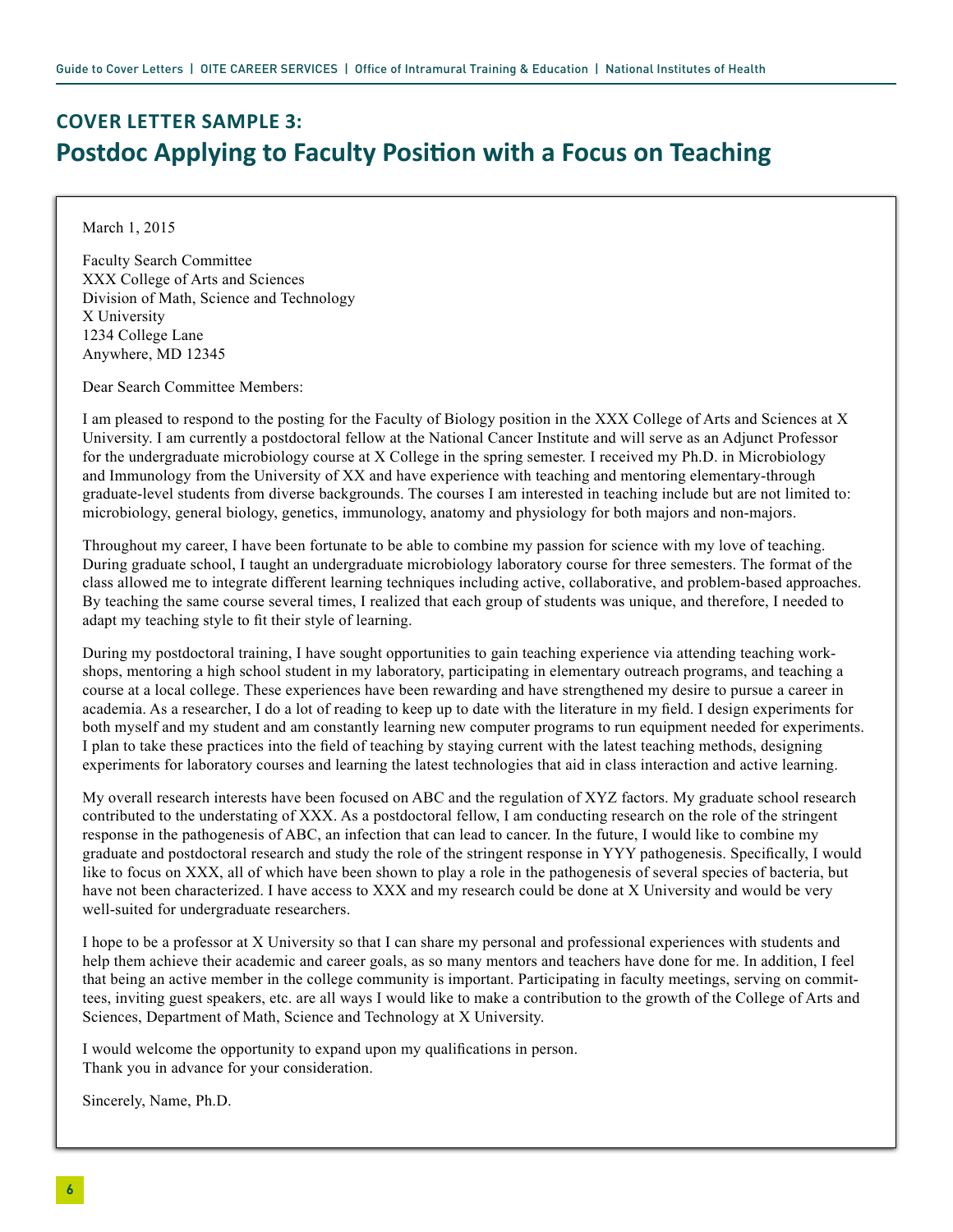## **COVER LETTER SAMPLE 4: Postdoc Applying to Faculty Position with a Focus on Research**

June 4, 2015

Members of the Search Committee Department of Cell Biology Division of Biological Sciences University or College 1234 College Lane Anytown, CA 12345

Dear Members of the Search Committee:

I am writing to apply for the tenure-track Assistant Professor positions in Cell Biology in the Division of Biological Sciences in response to your recent advertisement in *Nature*. I am very excited about this opportunity as I share the department's research interest in understanding the genetic and cellular basis of X disease. I believe my collective experiences would strongly complement and synergize with ongoing research endeavors within your department.

My pre-doctoral, doctoral, and post-doctoral training have focused on using multidisciplinary genetic, biochemical, and cell biological approaches to dissect X of development and X. I received my doctoral training at X University, where I extensively studied X and Y. While in this lab, I received two graduate awards for my thesis work. One award was from a highly competitive national competition. Currently, I am conducting my post-doctoral research at the National Institute of ABC in Dr. XYZ's Lab where my research focuses on studying the role of X in regulating Y. Utilizing in vitro assays, I discovered XX which has resulted in the elucidation of YY. The results of this work is currently in press at *Cell*.

As an independent investigator, I plan to use Y model to study how X regulates Y in the YY process. Specifically, I will use my previous work from X project in order to continue work on developing Z. My long- term goal is to dissect cellular mechanisms within X and Y. I am particularly interested in the pathway of DEF.

In addition to my research strengths, I have a long-standing and dedicated interest in teaching and mentoring undergraduate and graduate students. I taught high school, college and graduate level students in a course at the NIH where I served as the Lead Instructor. I have also sought opportunities to continue to mentor junior scientists in the lab. Furthermore, to demonstrate my ability to secure extramural funding, I wrote a post- doctoral research grant which was funded by the *Professional Society of X*.

I have enclosed my curriculum vitae, statements of research and teaching interests, a statement on my approach to diversity and the names of five references. Thank you for your consideration, and I look forward to hearing from you in the future.

Sincerely, Aspiring Faculty Member, PhD